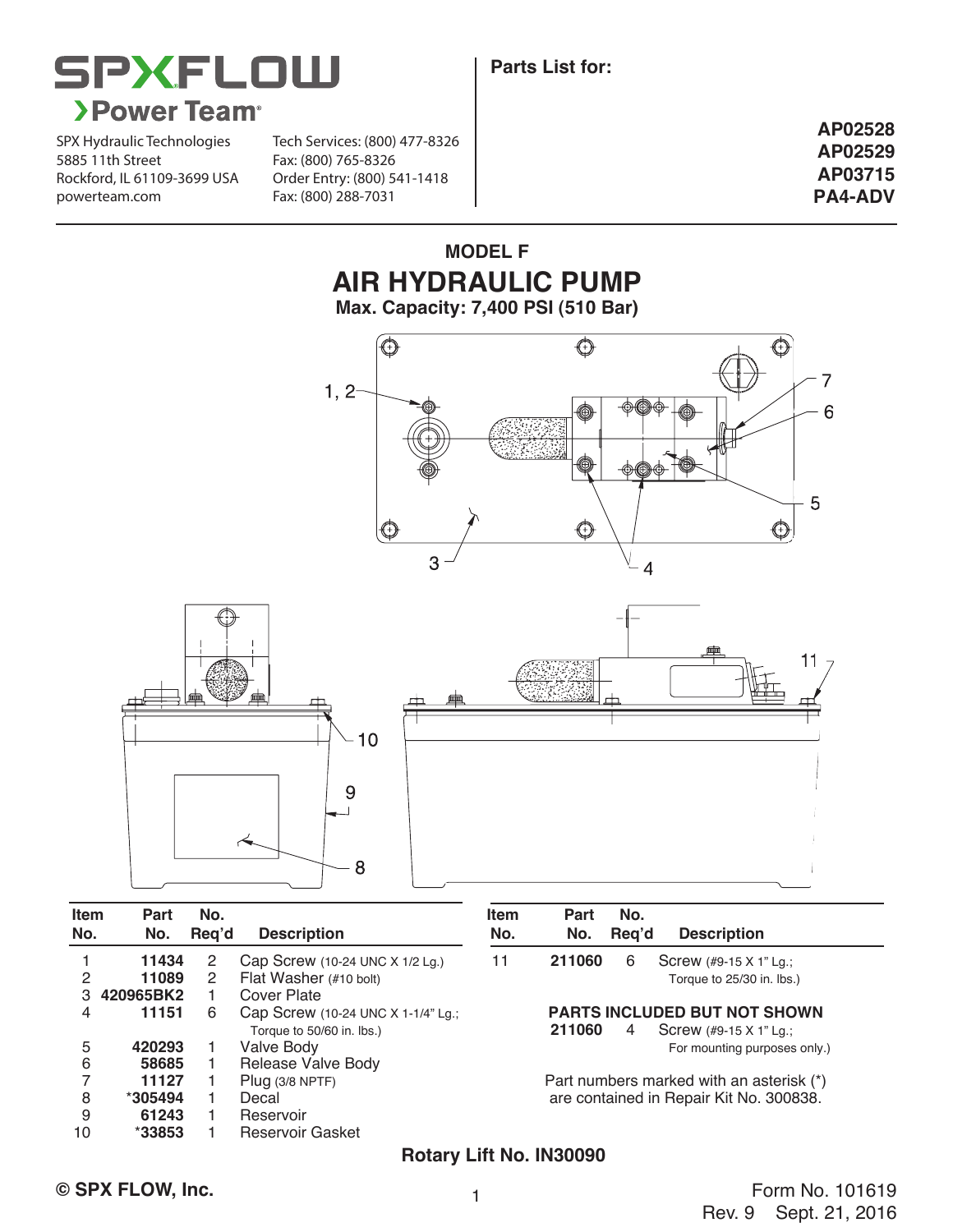## **BASIC PUMP ASSEMBLY END VIEW**



| <b>Item</b><br>No. | Part<br>No. | No.<br>Req'd | <b>Description</b>                                                                                                         |
|--------------------|-------------|--------------|----------------------------------------------------------------------------------------------------------------------------|
|                    | 251689      |              | Filler/Breather Cap                                                                                                        |
| 2                  | *10273      |              | O-ring (13/16 X 5/8 X 3/32)                                                                                                |
| 3                  | 64767       |              | Pump Body                                                                                                                  |
| 4                  | 17428       | 4            | Soc. Hd. Cap Screw (1/4-20 X 4" Lg.<br>Torque to 85/95 in. lbs. oiled.<br>Note: Cross torque in increments of 30 in. lbs.) |

Part numbers marked with an asterisk (\*) are contained in Repair Kit No. 300838.

 Refer to any operating instructions included with this product for detailed information about operation, testing, disassembly, reassembly, and preventive maintenance.

 Items found in this parts list have been carefully tested and selected. **Therefore: Use only genuine Power Team replacement parts!**

Additional questions can be directed to our Technical Services Department.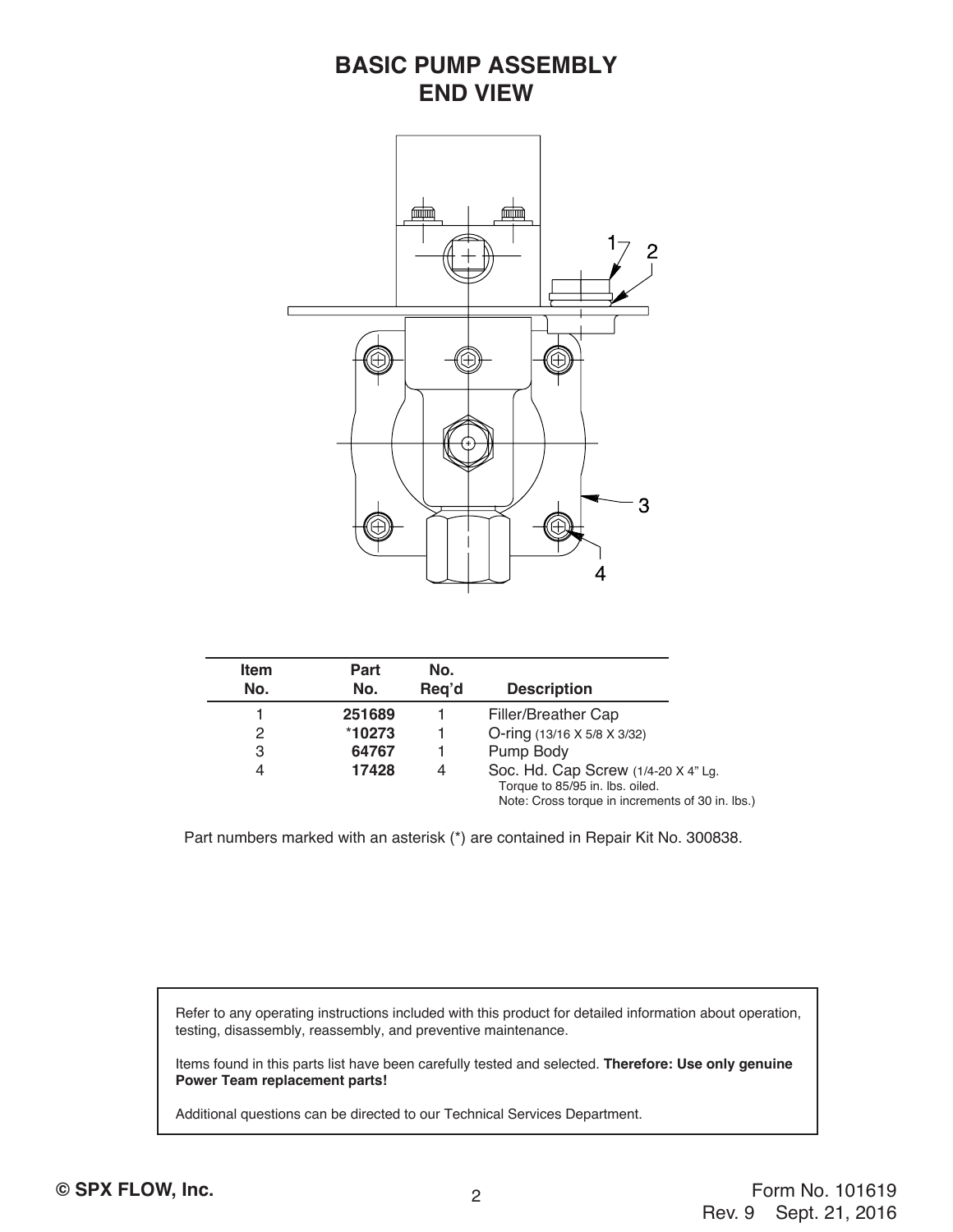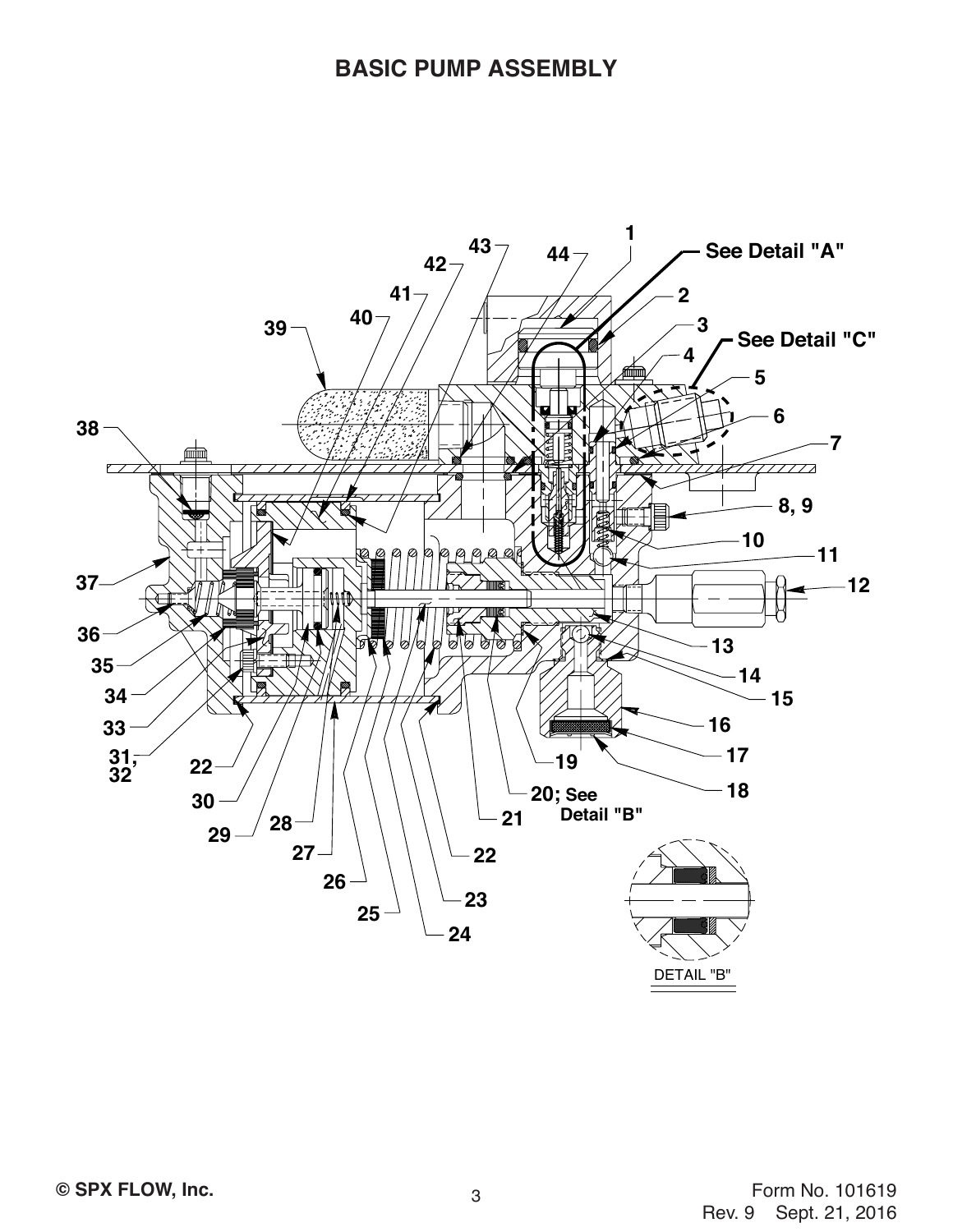| Item           | Part     | No.                                          |                                                            | Item                 | Part    | No.            |                                          |
|----------------|----------|----------------------------------------------|------------------------------------------------------------|----------------------|---------|----------------|------------------------------------------|
| No.            | No.      | Req'd                                        | <b>Description</b>                                         | No.                  | No.     | Req'd          | <b>Description</b>                       |
| $\mathbf{1}$   | 34757    | $\mathbf{1}$                                 | <b>Release Piston</b>                                      | 22                   | *17429  | $\overline{c}$ | <b>Backup Washer</b>                     |
| $\overline{c}$ | *208144  | 1                                            | O-ring (1-1/8" X 7/8 X 1/8;                                |                      |         |                | (2-15/16" X 2-3/4" X .045)               |
|                |          |                                              | Apply Lubricant)                                           | 23                   | *13938  | 1              | <b>Compression Spring</b>                |
| 3              | *10272   | 1                                            | O-ring (3/4 X 9/16 X 3/32)                                 |                      |         |                | (1.452 O.D. X 4-7/16" Lg.)               |
| 4              | 34378    | 1                                            | <b>Check Valve Body</b>                                    | 24                   | 28226   | 1              | Piston                                   |
| 5<br>6         | *12522   | $\overline{c}$                               | O-ring (3/8 X 1/4 X 1/16; Urethane)                        | 25                   | 203143  | $\mathbf{1}$   | <b>Bumper</b>                            |
|                | *11841   | 1                                            | O-ring $(1-5/8"$ X 1-3/8" X 1/8)                           | 26                   | 210994  | 1              | <b>Spring Guide</b>                      |
| $\overline{7}$ | *351021  | 1                                            | Gasket                                                     | 27                   | 37434   | $\mathbf{1}$   | Air Cylinder (Note: Locate groove        |
| 8              | *10442   | 1                                            | Copper Washer (3/8 X 1/4 X 1/32)                           |                      |         |                | on upper half [top] of pump with         |
| 9              |          | 10002<br>1<br>Soc. Hd. Cap Screw (1/4-20 UNC |                                                            |                      |         |                | chamfered tube end towards rear          |
|                |          |                                              | X 3/8 Lg., Torque to 90/110 in. lbs.)                      |                      |         |                | head as shown.)                          |
| 10             | *10445   | 1                                            | <b>Compression Spring</b>                                  | 28                   | *12692  | 1              | <b>Compression Spring</b>                |
|                |          |                                              | (5/32 O.D. X 3/4 Lg.)                                      |                      |         |                | (3/16 O.D. X 1-11/16" Lg.)               |
| 11             | *10423   | 1                                            | Steel Ball (9/32 Dia.)                                     | 29                   | *211052 | 1              | O-ring (.900 X .706 X .097)              |
| 12             | 21278-70 | 1                                            | Relief Valve Ass'y                                         | 30<br>(Apply loctite | 305475  | 1              | <b>Exhaust Valve Stem</b>                |
|                |          |                                              | (For PA4-ADV;<br>592 [Power                                | 31                   | *10241  | 3              | Lockwasher (For #10 bolt)                |
|                |          |                                              | Set at 7,100/7,700 PSI)<br>Team                            | 32                   | 211054  | 3              | Soc. Hd. Cap Screw                       |
|                | 21278-57 | 1                                            | Relief Valve Ass'y<br>#905516]                             |                      |         |                | (#10-24 X 1/2 Lg.;                       |
|                |          |                                              | (For AP02528;<br>or equiv. &                               |                      |         |                | Torque to 50/55 in. lbs.)                |
|                | 21278-60 | 1                                            | Set at 5,800/6,400 PSI)<br>torque to<br>Relief Valve Ass'y | 33                   | 33822   | 1              | <b>End Piston Plate</b>                  |
|                |          |                                              | 150/170 in.<br>(For AP03715;                               | 34                   | *28183  | 1              | <b>Piston Poppet</b>                     |
|                |          |                                              | lbs.<br>Set at 6,100/6,700 PSI)                            | 35                   | *205679 | 1              | <b>Compression Spring</b>                |
|                | 21278-83 | 1                                            | Relief Valve Ass'y                                         |                      |         |                | $(.485$ O.D. X $.915$ Lg.)               |
|                |          |                                              | (For AP02529;                                              | 36                   | *205674 | 1              | Flat Hd. Screw                           |
|                |          |                                              | Set at 8,400/9,000 PSI)                                    |                      |         |                | (8-32 UNC X 3/8 Lg.;                     |
| 13             | 45278    | 1                                            | <b>Piston Cylinder</b>                                     |                      |         |                | Torque to 12/18 in. lbs.)                |
|                |          |                                              | (Torque to 90/100 ft. lbs. oiled)                          | 37                   | 37468   | 1              | <b>Rear Head</b>                         |
| 14             | *10375   | 1                                            | Steel Ball (1/4 Dia.)                                      | 38                   | *216296 | 1              | Screen                                   |
| 15             | *10261   | 1                                            | Soft Copper Washer                                         | 39                   | *250461 | 1              | Muffler                                  |
|                |          |                                              | (3/4 X 19/32 X 1/32)                                       | 40                   | *28239  | 1              | Gasket                                   |
| 16             | 308893   | 1                                            | <b>Filter Adapter</b>                                      | 41                   | 52390   | 1              | Piston Body                              |
|                |          |                                              | (Torque to 40/50 ft. lbs. oiled.)                          | 42                   | *14265  | $\overline{c}$ | <b>Piston Seal</b>                       |
| 17             | 214578   | 1                                            | Filter                                                     | 43                   | *251835 | $\overline{c}$ | O-ring (2-1/2" X 2-5/16" X 3/32)         |
| 18             | 214586   | 1                                            | Retaining Ring (Internal)                                  | 44                   | *10276  | 1              | O-ring (1" X 3/4 X 1/8)                  |
| 19             | *10263   | 1                                            | Soft Copper Washer                                         |                      |         |                |                                          |
|                |          |                                              | (1" X .765 X 1/32)                                         |                      |         |                | Part numbers marked with an asterisk (*) |
| 20             | *13934   | 1                                            | U-cup & Backup                                             |                      |         |                | are contained in Repair Kit No. 300838.  |
| 21             | *304295  | 1                                            | Retainer (Note: See "INSTRUCTIONS                          |                      |         |                |                                          |
|                |          |                                              | FOR RETAINER REPLACEMENT"                                  |                      |         |                |                                          |



# **DETAIL "A"**

| 1  | Item<br>No. | Part<br>No. | No.<br>Req'd | <b>Description</b>                                  |
|----|-------------|-------------|--------------|-----------------------------------------------------|
|    | 1           | 28227       | 1            | <b>Release Valve</b>                                |
| 2  | 2           | *12522      | 1            | $O$ -ring $(.37 \times .25 \text{ Urethane})$       |
|    | 3           | *13944      | 1            | <b>Compression Spring</b>                           |
|    |             |             |              | (3/8 O.D. X 1/2 Lg.)                                |
| 3  | 4           | 34377       | 1            | <b>Retainer Poppet</b>                              |
|    | 5           | *13943      | 1            | O-ring $(1/2 \times 3/8 \times 1/16)$               |
| 4  | 6           | 13937       |              | Dowel Pin (Note: Place<br>tapered end toward ball.) |
|    |             | 29037       | 1            | Release Valve Poppet                                |
| :5 | 8           | *14443      | 1            | Steel Ball (3/32 Dia.)                              |
|    | 9           | 209736      | 1            | <b>Ball Retainer</b>                                |
| 6  | 10          | *13959      |              | <b>Compression Spring</b>                           |
|    |             |             |              | $(1/8$ O.D. $X$ $1/2$ Lg.)                          |

Part numbers marked with an asterisk (\*) are contained in Repair Kit No. 300838.